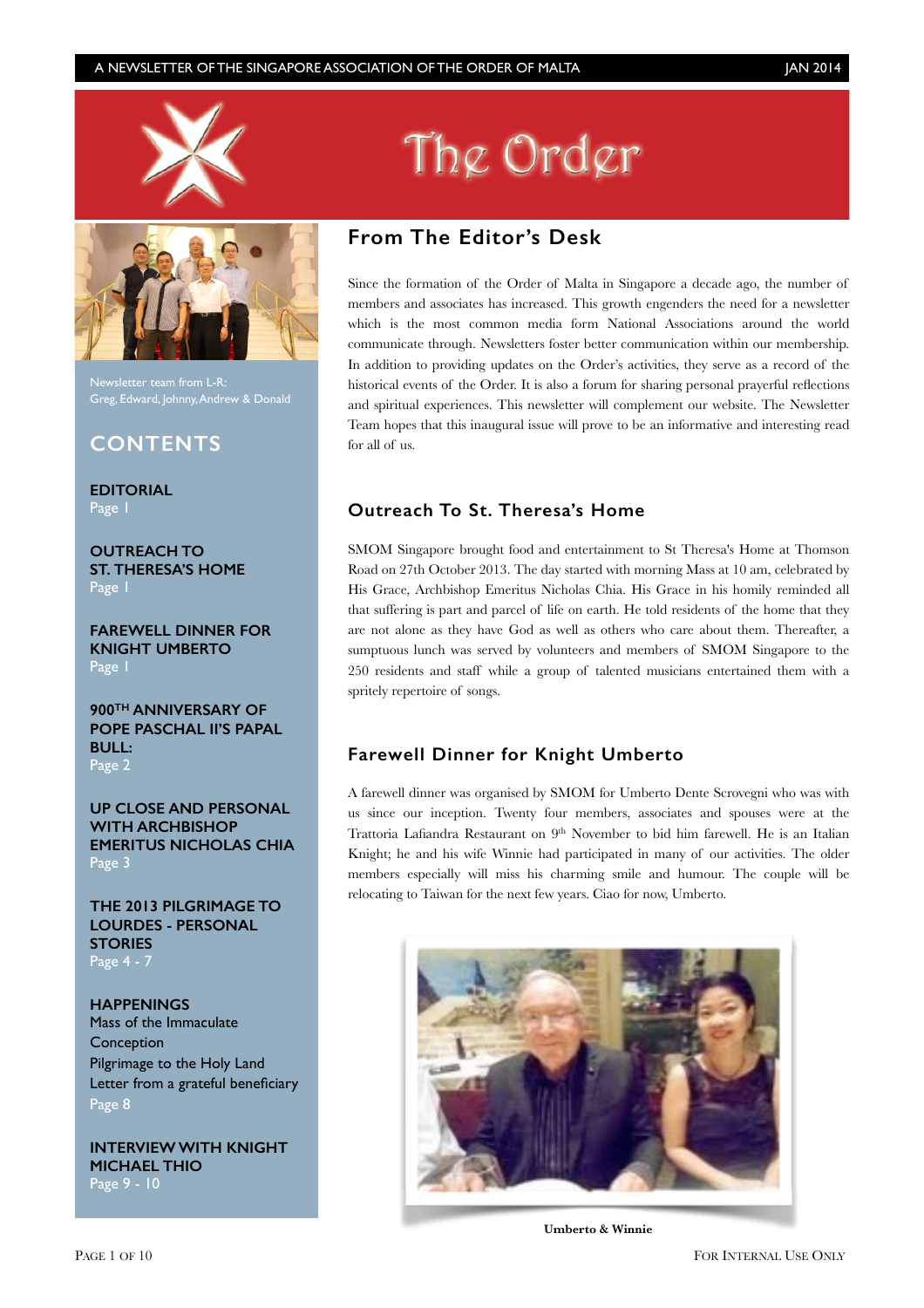## **900th Anniversary of Pope Paschal II's Papal Bull**

#### **Gazing Into The Pope's Smiling Blue Eyes**

The Order of Malta c e l e brated the 900th anniversary of the papal bull issued by Pope Paschal II in February 1113 to recognise and establish the Order's sovereignty. The Order's Heads of Government, Ambassadors, International Organisations, and representatives of National



**Dame Rita & Pope Benedict XVI with the Grandmaster Fra Matthew Festing**

Associations from around the world participated in the week-long celebration in Rome. President Michael Khoo, Mrs Josephine Khoo, Hospitaller Isaac Krishnamoorthy, Mrs Jenny Krishnamoorthy, Dame Rita Tan-Yeoh, Dame Elizabeth Soh, Mr Terentius Loh and Chancellor Rose Lu represented Singapore. A limited number of countries were chosen to have their members pay homage to the Pope. Dames Rita Tan-Yeoh and Elizabeth Soh who were selected to represent Singapore in this privileged audience with the Pope shared their experience with us. Dame Rita Tan-Yeoh who selflessly became immersed in charitable works tending to those who are sick and marginalised for the

stems from carrying out the Order's work through action in prayer.

Dame Elizabeth who could not refuse such an opportunity to accompany Dame Rita on this pilgrimage felt the abundant evidence of God's love and blessings in Rome. Dame Elizabeth enthused, "I was enriched by the celebration, the people attending it and those serving. Our own office bearers who carried out their duties with such love and dedication were also a great witness to God's

love." Both Dames said it was unimaginable and a dream come true to be one of the 25 nominated to meet the Pope out of 4500 people attending the anniversary celebrations. Dame Elizabeth recounted, "The Pope and I held hands. The music was rather loud. Although Dame Rita heard what he said, I couldn't hear him. It was a great moment when our smiling eyes met. He has the bluest set of eyes!" Dame Rita reported, "I introduced myself as Rita from Singapore. After a slight pause, he said 'Singapore', and he said something else, which I could not make out. He must have seen my puzzled look for he then said very clearly - 'I bless you and I bless Singapore'. I replied thank you. All the while our

greater part of two decades was inspired by a moment of epiphany in 1991 when she was seriously ill. She prayed earnestly to our Mother Mary for intercession to heal her and her prayers were answered. From that moment, she knew that the Lord had a mission for her - she was to be His instrument for the greater good.

When asked what prompted her to participate in the 900th anniversary of the papal bull in Rome, Dame Rita replied that it was spiritually driven besides being



**Dame Elizabeth & Pope Benedict XVI**

hands were clasped together. When I felt the usher tugging at my elbows to indicate the end of my allotted time, I bowed, wished him well, and walked away." When asked if they had any inkling Pope Benedict XVI was going to resign at that point, Dame Rita said in jest, "I told him I am older than he and I can walk straight without assistance to see him but he needed the popemobile to move around. I said it's time for him to call it a day. Guess what? He took it seriously!" Unbeknown to

privileged to travel with the Knights Of Malta as they take their mission seriously. She added, "It is also God's gift to be there and I am happy to have witnessed this wonderful and meaningful celebration in Rome. Besides, the Knights and Dames do not do much shopping, thus we are able to concentrate on more prayerful activities!" Dame Rita affirmed that she was driven towards faith formation and this very focused Christian living

her, the decision was already made prior to their meeting. Dame Elizabeth who viewed the Pope's resignation as one of the wisest and most humble decisions made by any figurehead, added jokingly, "I said that he had my permission to resign!" It was indeed a very special moment for both Dames and it will be firmly etched in the deep recesses of their memory forever.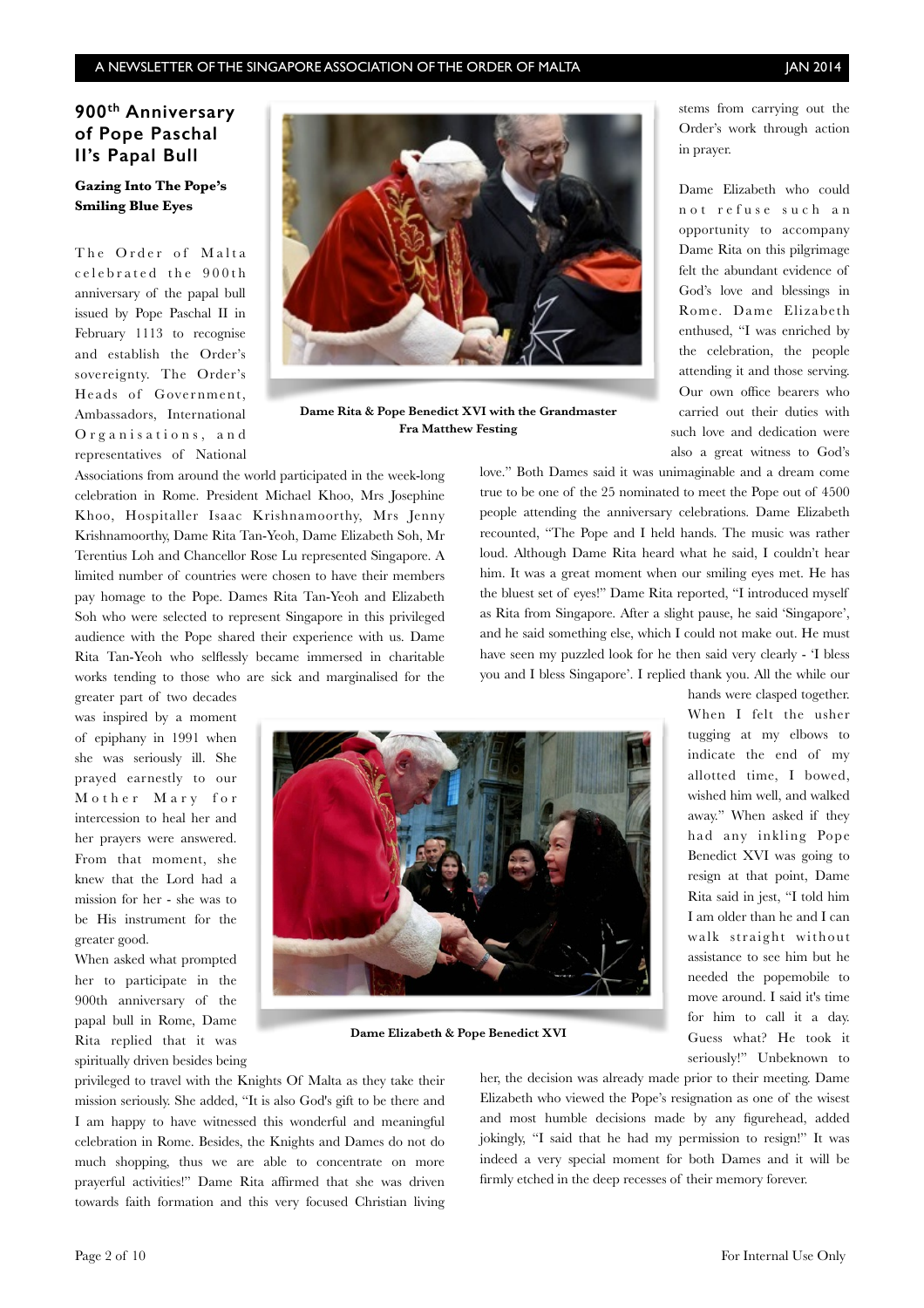## **Up Close And Personal with Archbishop Emeritus Nicholas Chia**

This interview was conducted with his Grace, Archbishop Emeritus Nicholas Chia at his residence on 5th November 2013 for our inaugural issue of the newsletter.



**Archbishop Emeritus Nicholas Chia**

#### *Edward Low (EL): Your Grace, what was most personally rewarding in your 12 years as Archbishop of Singapore?*

Archbishop Emeritus Chia (AEC): It was not something I asked for, but when I was appointed as Archbishop, I did what I could even if it meant being firm at times. Making changes in the archdiocese like improving on financial management was also important. The life of an Archbishop was quite different from a priest, as there was much paperwork. Propagating the faith was also very important and I also made it a point to keep in touch with the people.

### *EL: The poor and marginalised always had a special place in your heart. In what way do you think we can reach out to them more effectively?*

AEC: The poor are always close to my heart. I try to visit them whenever I can at St. Theresa's Home, Missionary of Charities Home and others. I also try to reach out to them through SSVP. I like to reach out to the poor who are home bound. However, it is not easy to meet the poor in their homes. I have also done mission trips to Calcutta, Sri Lanka, Kathmandu, Cambodia and other places. In these countries, extreme poverty is still very real and prevalent.

#### *EL: It seems that a big percentage of our youth today are not actively participating in church. What do you think is the root cause and what can we do about it?*

AEC: Priests in charge must reach out and inculcate fellowship among the youth. The world today is very involved in secular activities. The family unit has a key part to play and guidance from parents is paramount in ensuring our youth learn the right Christian values.

#### *EL: What is your advice for people trying to discern their vocation in life?*

AEC: They have to be faithful in prayer. They may approach their respective priests to have sessions on discernment. Ultimately, prayers are vital and most important.

*EL: You have been the Conventual Chaplain for SMOM (Singapore) since its inception some 10 years ago. What would you like the Order to achieve in 5 to 10 years from now?* 

AEC: I am impressed by the dedication of the members in attending meetings, retreats, recollections and talks and also for their spiritual formation and growth. I am also impressed with the members' dedication to regional projects; they have supported the Bhakti Wara Hospital in Indonesia and the Laos Maternity clinics, among others. It is also important to take faith formation seriously through the regular monthly intercessory prayer meeting so that we can deepen our own faith and reach out to others. As members, it is also important to reach out to those who are poor not only in material things but poor in spirit in the way of Christ.



**Archbishop Emeritus Nicholas Chia in Lourdes, France**

#### *EL: You have contributed so much to society and earned a well-deserved retirement, what are your plans for the future?*

AEC: My plan now is to spend more time in prayer and reach out to the poor, both in Singapore and abroad through mission trips. I believe in living a simple life supported by friends. Friendship is important to me. I am impressed with Pope Francis and would like to emulate his ways of a simple lifestyle by dressing simply, taking public transport and cooking for myself. In conclusion, I would like to add that we are one body in Christ and we must pray for one another and pray for Order of Malta worldwide.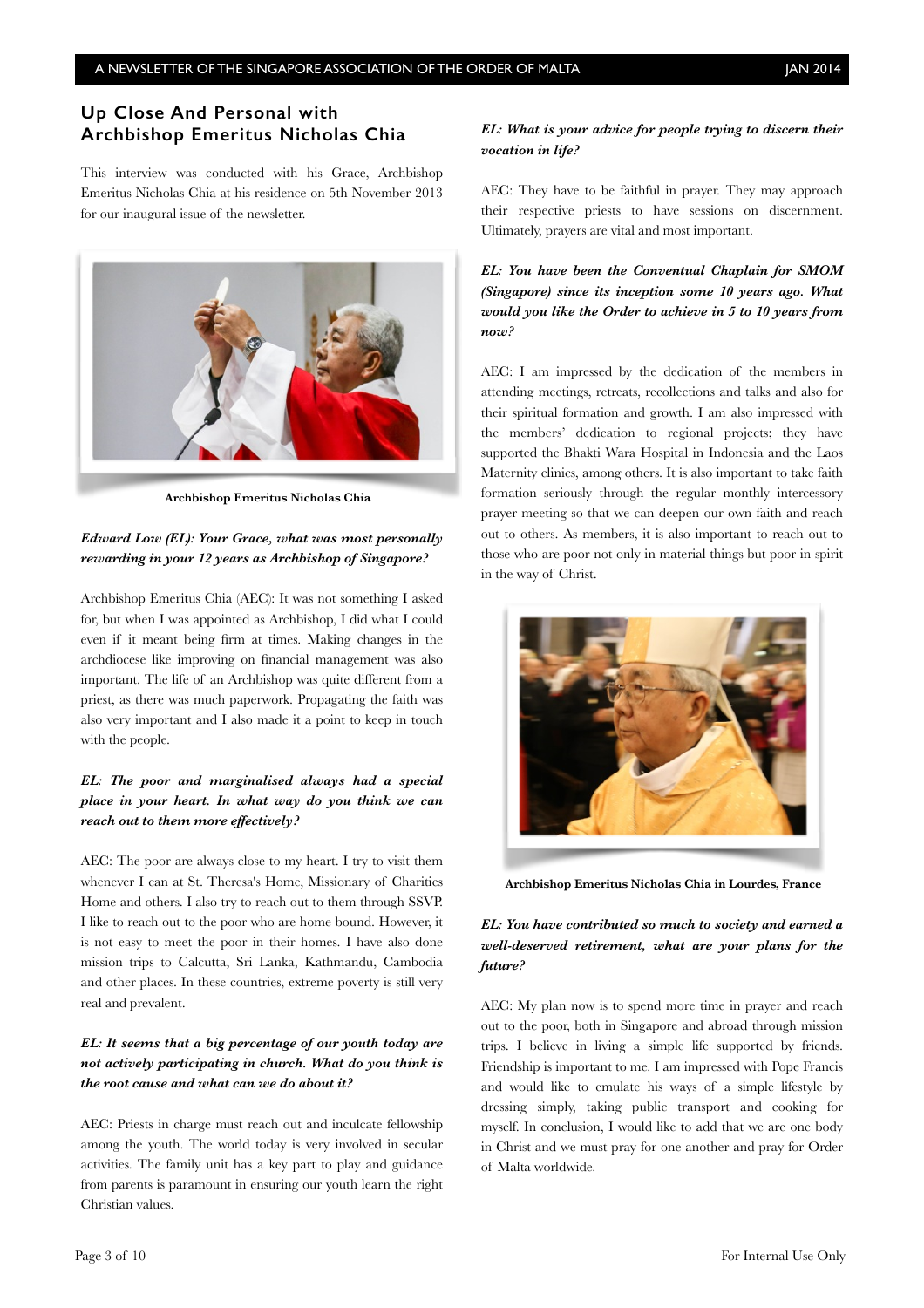#### **The 2013 Pilgrimage to Lourdes**

Forty-four pilgrims and *malades* embarked on our Order's pilgrimage to Lourdes from  $2 - 8$  May 2013. Our Conventual Chaplain, Emeritus Archbishop Nicholas Chia graciously blessed the pilgrimage with his presence. Four persons who were part of this pilgrimage shared their experience at Lourdes with us.

#### **Seeing God**  *Leanne Elizabeth Tchea*

Having married earlier in the year, my husband David and I were looking at honeymoon destinations. We decided to tour Europe. Coincidentally my parents-in-law mentioned they were going to Lourdes with the Order of Malta. Having heard stories of Mother Mary's apparitions to St Bernadette many years ago and the healing miracles, David and I felt it was a good opportunity for us to experience Lourdes before we continued with our honeymoon. Incidentally a month before our trip, a colleague of mine shared with me that she felt rather depressed by the sight of the gathering of malades of whom some were young and in despair at Lourdes. She hid in her hotel room while her mother who is Catholic and the rest of her companions continued with their pilgrimage program. This made me a little apprehensive about Lourdes.

When the day arrived, I was eager to see for myself if Lourdes was what I imagined it to be. I was amazed when I arrived in Lourdes to see so many shops selling candles, crucifixes, empty bottles and statues of Mother Mary in various forms and sizes. It felt like I was in a 'Catholic' shopping district. It didn't make much of an impression on me as I felt Lourdes was commercialised and unlike the tranquil peaceful village I thought it to be.

met during peak season. Relentlessly, she negotiated hard with the hotel staff and to our pleasant surprise, the hotel general manager gave us the VIP room at no extra cost. He even showed us to our new room personally and I was blown away by the stunning room view of the church where we could see a huge portrait of St Bernadette.

Before I slept, I began to see and feel the peace and tranquility of Lourdes as the clock struck 9 pm. Nightly, there was an evening Rosary Candle-light Procession when the masses gather with candles in hands walking the perimeters of the church fields singing 'Ave Maria'. It was a heart-warming and mesmerising sight; the melodious music continued playing in my ears long after the vigil has ended.

Over the next few days, I went for the holy bath, completed the Stations of the Cross, and attended the Order's private masses as well as the international masses, where people from all over the globe gathered to sing praises to God and pray for the malades. Far from what my colleague had experienced, I felt quite the contrary. I was happy and heartened to see what a joyful place Lourdes actually was. It was a place full of love, peace and hope. It was a place filled with humanity and compassion. Both young and old able-bodied volunteers willingly contributed their time and strength to help the sick and handicapped. No one was afraid or taken aback by the sad conditions afflicting the malades.

Though we didn't experience for ourselves the miracles of healing where the lame could walk, the deaf could hear or the blind could see, I personally felt the miracles didn't have to be visible to us, for the miracle was already in us. God, through His Church and His people, has given us a spirit of humility and compassion. He had shown me that I didn't have to see a miracle to believe in one, but rather, He filled me with a new knowledge that He loves all equally and have set aside a place

However, my feelings changed over the next five days. God was good to us and took care of us every step of the way. Upon arrival at our hotel, my god-mother was e x t r e m e l y disappointed to see that we were given a room with a small window facing another building wall as her request for a garden-facing room could not be



**David Lee & his wife Leanne**

where the sick could seek respite. He empowered me with the faith to believe that He has a reason for everything and I concluded the trip as told in Les Miserable, 'to love another person is to see the face of God', as it was simply surmised by o n e r e s p e c t e d priest, 'God is Love'.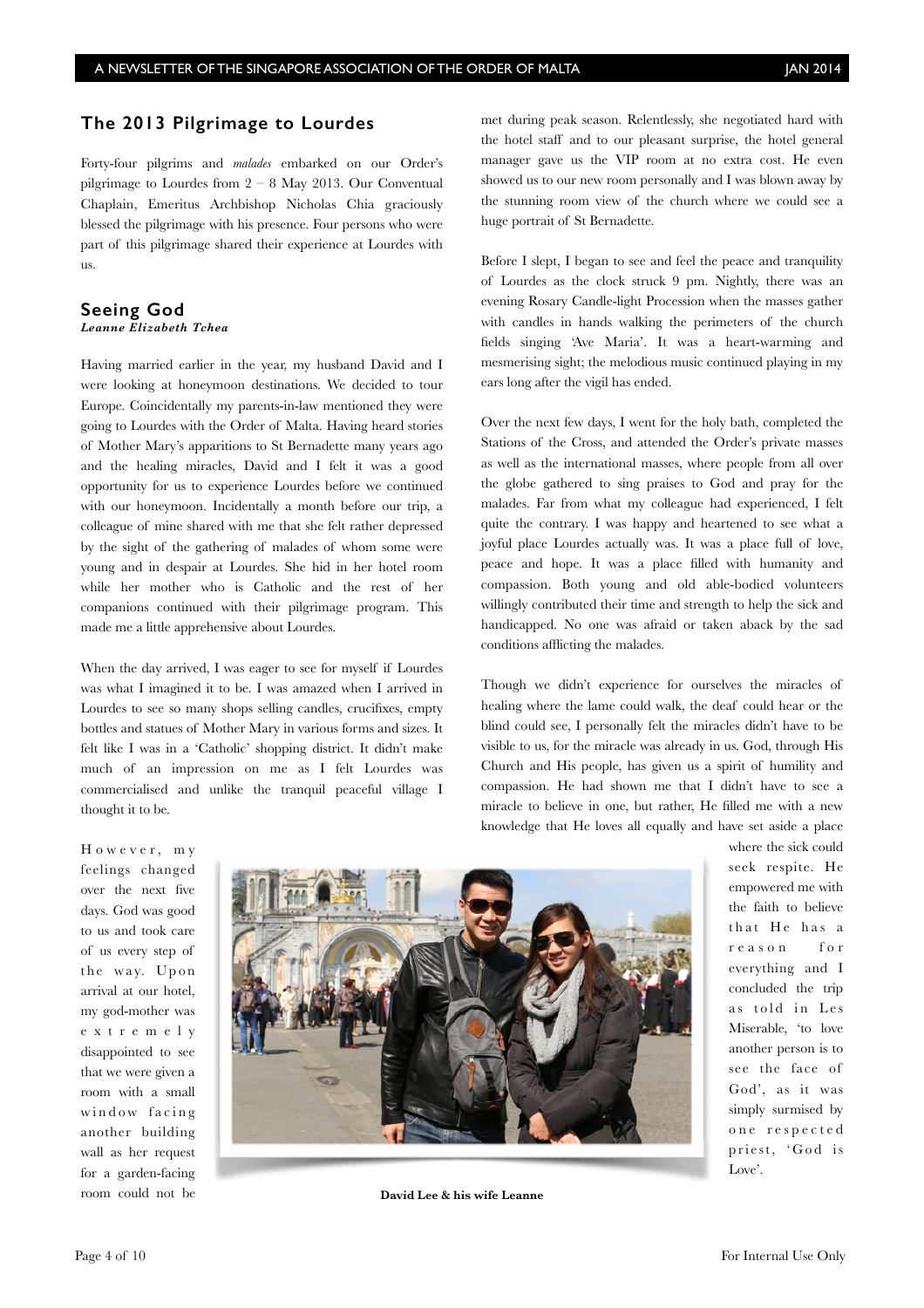#### **The Perfect Honeymoon** *David Lee*

My first journey to Lourdes has been one marked with great blessings and opportunities to open my mind to the tranquility of divine patience in the serenity of God's presence to experience God's love. All I have previously known about Lourdes has been from the sharing of my parents and family friends but nothing beats experiencing it first-hand. Words cannot express this personal experience, especially the peace it brings.

My Lourdes experience was a prelude to my one-month honeymoon with my wife, Leanne. The days leading up to our flight to Paris, I often joked with my family that our honeymoon encapsulates what I perceive as the 'Perfect Honeymoon'. We experienced the richness of scenic views and historical landmarks, splendid shopping and the joy of meeting up with friends all over Europe. Lourdes fulfilled the spiritual aspect of our trip, and it was truly an uplifting and humbling experience.

I came to Lourdes hoping to experience a miracle of some sort to hear God, or to visualise Mary at the Grotto. I guess it was all due to the fact that I heard so much about people experiencing healing and having a life-changing experience when they went to Lourdes. But what I had gone through in Lourdes during the five days was entirely different from what I had expected or imagined it to be.

When we arrived, walking around the streets of Lourdes, my initial thoughts were: "This is so much like a Catholic shopping centre". Everything seemed so commercialised where stall vendors competed with one another for business. This misleading initial impression sets the stage for an amazing spiritual awakening for me which began on the night of the first day at 8.30 pm when the candle-light procession started. We were blessed to have a room overlooking the entire landscape where the procession was taking place. This night of light and singing enchanted us. With lighted candles in hand, we soon joined the thousands of people singing in one united voice "Ave Maria". My heart felt so moved by the lyrics that articulated so much love. Was this just the beginning of what was to come?

The following day I walked into the sacred grounds of Lourdes for the first time. In contrast to my initial impression of Lourdes, the peace of the vast open grounds greeted me with a sense of awe and spectacle. I followed my dad to the Holy Bath and passed the Grotto for the very first time. I wondered what it was like in the days when Mother Mary appeared to Bernadette at that very spot where the statue of our Lady stood. I prayed before entering the bath. Nothing miraculous happened to me at the bath. However, it was at the bath that I first saw the *malades* and was deeply touched by their determination to go for the bath. I admired the patience of the volunteers in helping them. It was a place filled with love.

The main highlight of the Lourdes event was the celebration of mass at the Basilica. It was a special mass for the *malades*. The hymns and liturgy were very captivating. When the *malades* presented, I was struck with sadness as I saw children, young adults and the elderly entering the Basilica in wheelchairs and trolleys. Each of them was prevented by their condition from living a full life. In this instance, memories from my younger days emerged. Sadly and regrettably, I reflected on those foolish and selfish comments I had made when I did not have my way. One by one, these frequent complaints rose and hit me like a tidal wave. There I was in the past complaining how life had treated me so unfairly under different circumstances; here I was looking at the *malades* who had no other choice but to accept their lot in life. The best part was they were so passionate during the mass celebration and their facial expressions showed how thankful they were for the opportunity to be present at this mass.

The personal message was to be always grateful for all that I have despite the circumstances. The *malades* may be handicapped, sick or disabled, but it brought me joy to see how they still continue to live in peace and faith. The passion of the volunteers gave a glimpse of how I may make use of my gifts and unique qualities to help people in need. Lourdes is a place filled with love, patience and hope. To experience its awe was a miracle in itself for me. The Lourdes experience taught me to make the best of my gifts from God. I participated in the Stations of the Cross twice, once with my wife Leanne and the other with the main group from the Singapore Order of Malta. I have attended many Good Friday Masses in Singapore and knew what the stations represented. But it was in Lourdes that this devotion became so real and alive. Humility and compassion hit me strongly as I moved from one station to another, as Jesus had staggered along to sacrifice His life to grant me forgiveness and salvation.

Though I did not experience any physical miracle in Lourdes, I realised I was given the miracle of life; miracles are constantly working and happening in my life even though I may not always see it or know that it is happening. Now I am certain when I open my heart to others, I can be the miracle to others and vice versa. In so doing, the future now may unlock hitherto unknown spiritual keys to the hidden mystery of my life  $-$  a life in Christ, which I must treasure.

In conclusion, I wish to testify that I have been healed by and through this experience at Lourdes for it allowed me to correct my faults through greater awareness as a stepping-stone, to living a life filled with a strong desire for true meaning and purpose. I believe the blessings I received ought to be shared with others, for I may not know who else will be similarly touched and blessed by God through my sharing.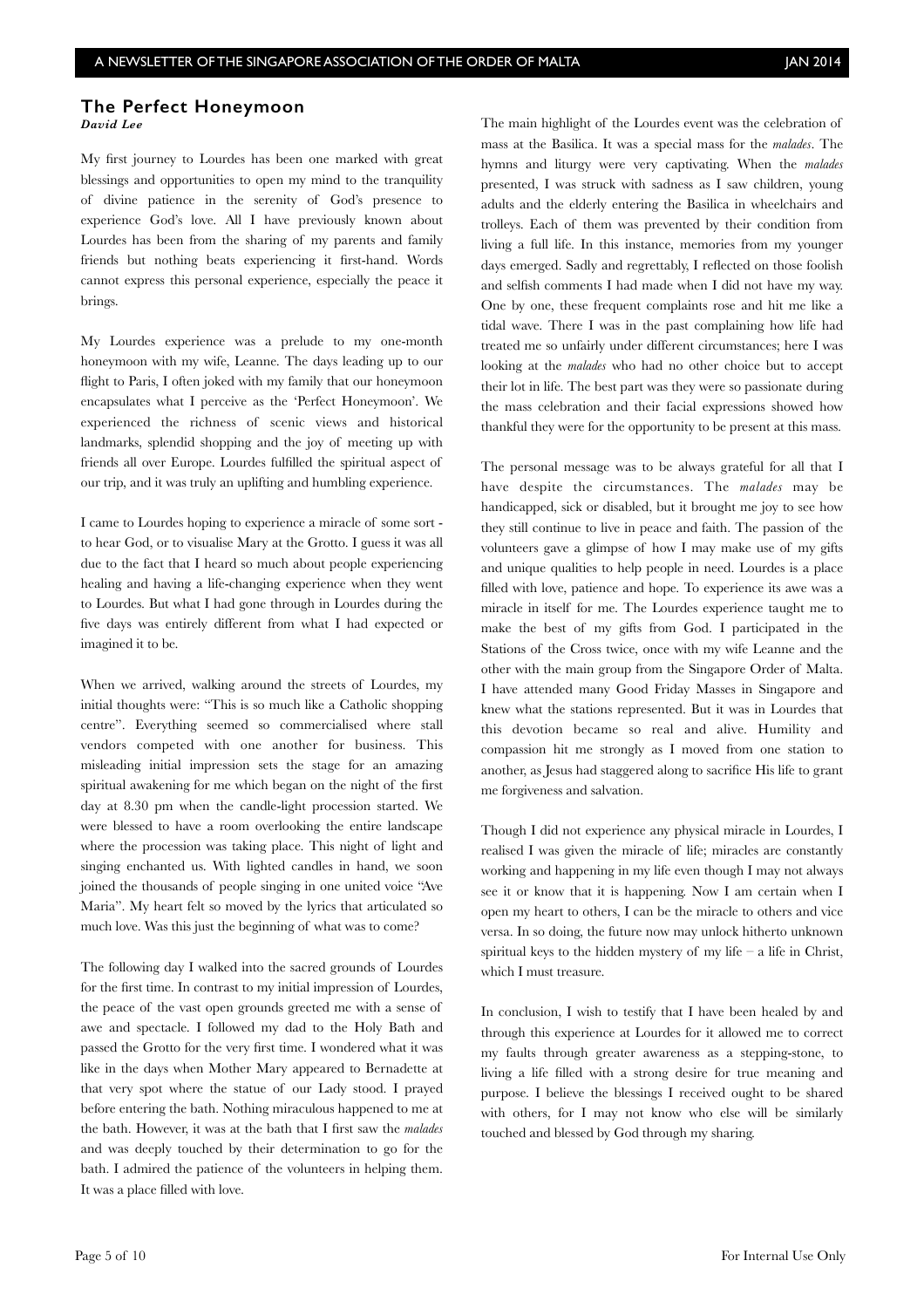#### **A Most Speedy Recovery**

*Sr Rosalind Chan FMM* 

I will take this opportunity to thank Archbishop Emeritus Chia and all the Knights and Dames from the Order of Malta for sponsoring me on this trip. Thanks to all too who had been my wheelchair 'drivers' during my stay there. The event at Lourdes took place just 14 days before my bilateral knee replacement operation. I was very nervous and fearful as I was uncertain as to how was I going to walk on my own after the operation when both my legs were involved at the same time.

I prayed very hard during those few days and indeed Mother Mary really helped me to surrender everything to her Son. After that cold, cold bath at the Grotto in Lourdes, I really felt peace and serenity. Thereafter I faced the surgery with great hope, confidence and without further apprehension. Thank God and our Blessed Mother. The operation was a success. Three days after my operation, the surgeon was surprised to see me well and made a poignant remark, "Sister, you must be praying very hard, you recover so quickly! It is only a few days ago and you can walk on both legs with only a walking frame!" I told him, "God & Mary love me so much, and miracles do happen always."

Three months passed, I can walk without any analgesics and knee support. I am working full time again. I am now 75 years old and the surgeon told me that the titanium prostheses will last me another 15 quality years. What more can I ask from God? I can only praise Him for this great miracle!



**Sister Rosalind Chan, FMM**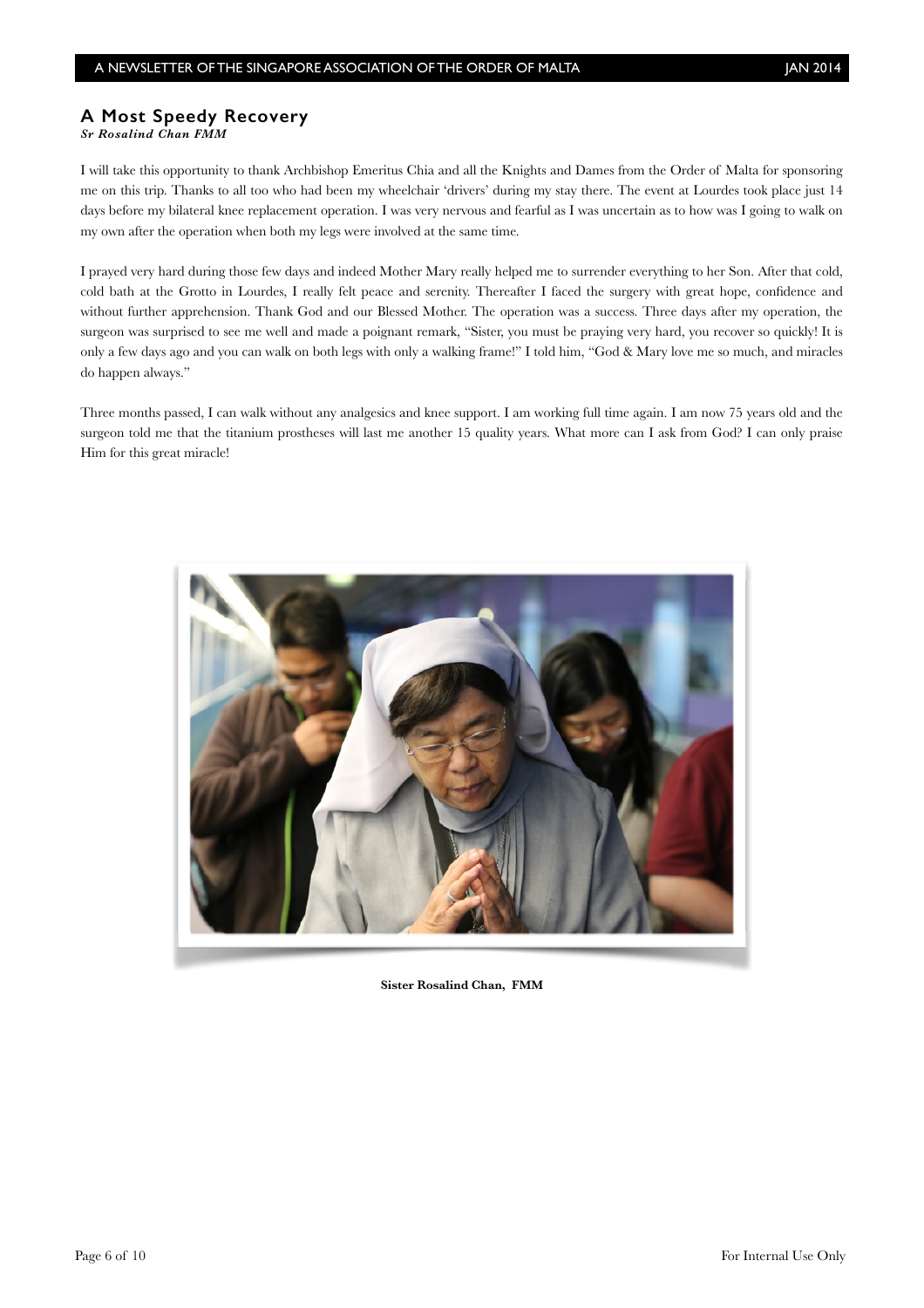### **He Ain't Heavy, He's My Father, He's My Brother.** *Patricia Ang*

It was not our first visit to Lourdes but certainly the first time dad and I were there in a different capacity. He is ill and required a wheelchair to get around as opposed to past visits there when he was freely mobile. This is a faith journey that will be etched in our hearts.

In March 2012, my 84 year old dad was diagnosed with prostate cancer in its advanced stage with bony metastases in the spine. The doctors strongly recommended that part of the tumour in his spine be removed and chemotherapy with radiotherapy be administered, otherwise paralysis will ensue. Dad being a man of faith reminded the family that in God we trust. If it is time to return to the Lord so be it. There will be no cutting him up and the increased risk of side effects from medical intervention at his age is undesirable.

So he began disposing most of his material belonging. However, he held onto a few things dear including caps which we had collected from previous pilgrimages, particularly the one from Compostella – St James. In November 2012, he misplaced the cap and was rather sad about it. I tried all means to retrace our steps but to no avail. In desperation, I contacted Angeline from Faith Tours and requested that should they go that way to please pick up one for dad. That was when I was introduced to Dame Rose Lu and how we embarked on this pilgrimage to Lourdes



#### **Patricia with her father, Jacob**

with The Singapore Association of the Order of Malta Dad loves going on pilgrimages and when he was diagnosed with cancer he did not dream that he could be going on one. When we were accepted by the group for this trip, he was elated! What made the trip really special was how the knights acceded to his request of making the Way of the Cross on Mount Of Espelugues. Dad and I had made this journey up this hill several times before, even in the rain. There was something spiritual

about going up the hill and he really wanted to do it one last time.

Special thanks to our brothers Edward, Colin, Andrew and Gregory who with God's grace and generosity made my dad's dream come through. Dad talks about that Way of the Cross all the time till today. For me seeing my brothers exert and going in



**L-R: Patricia, Edward, Colin, Jacob, Gregory, Wendy, with Archbishop Emeritus Nicholas Chia coming down from Mount Of Espelugues after the Stations of the Cross**

faith to help dad make that journey is something one cannot forget. I thank God for them.

Dad celebrated his 85<sup>th</sup> birthday in Lourdes and I thank Rose for going the extra mile to make his day with a celebration. Dad never failed to talk about the presence of Our Lady every time we were at the Grotto. For him the pilgrimage to Lourdes gave him the strength and the assurance that Our Lady is ever near to intercede for us.

For me, the journey shed light on God's grace and providence. It helped me to come to terms with dad's illness better and through looking at dad and his faith in our Lady and God, I too have learnt to rely and trust in God's faithfulness and providence.

The lost cap was never replaced but dad realised that he had to lose the cap to gain something more precious  $-$  a trip to Lourdes. For if I had not called Angeline from Faith Tours, I would not have known about the Knights and Dames of the Order of Malta and we would not have made the trip to Lourdes!

The Lord does have His ways and we have to learn to trust that all things happen for a reason. To all who have made this trip possible and special, I thank you from the bottom of my heart and may God bless all of you for all that you did.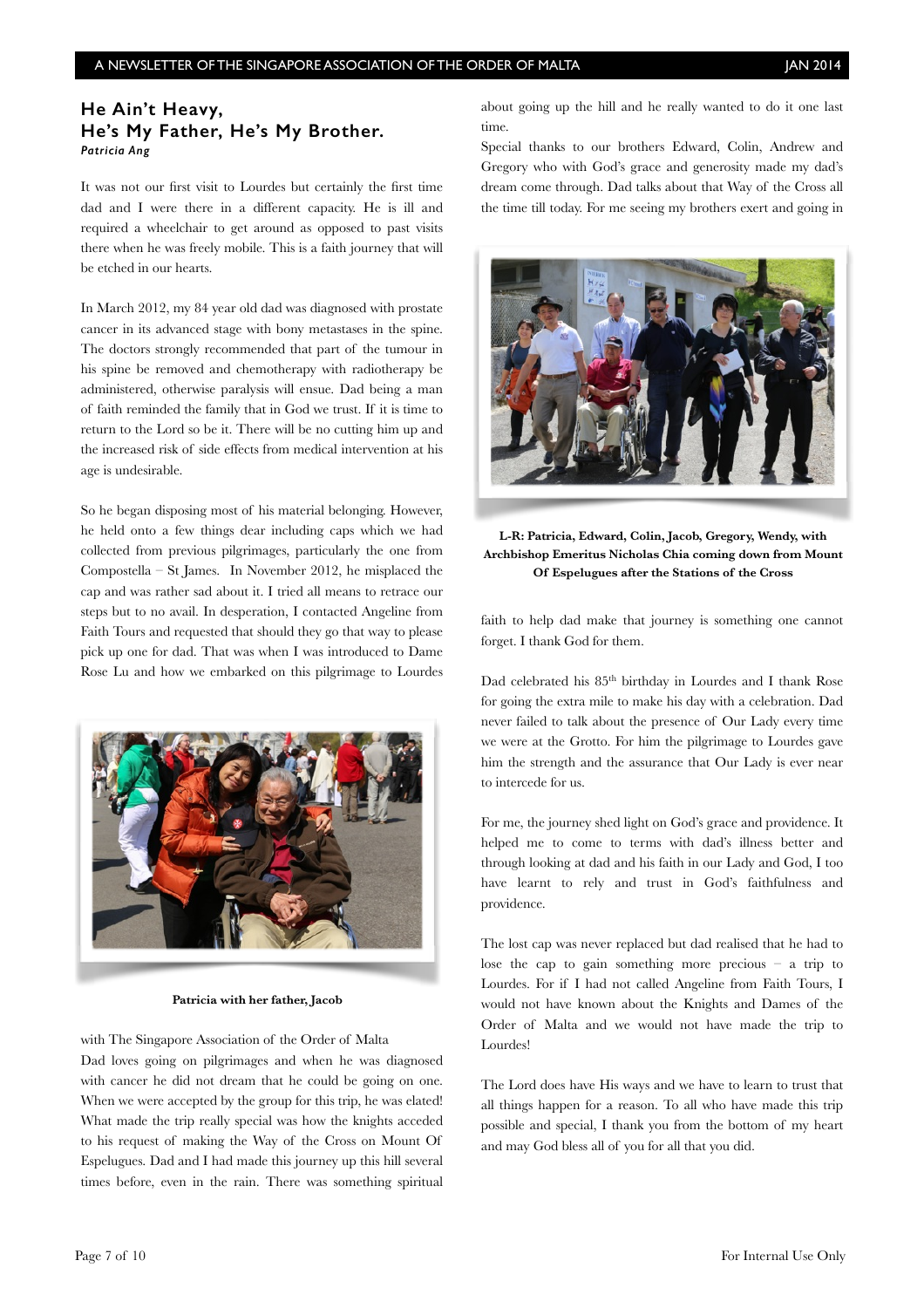## **The Immaculate Conception Mass the the Mount Alvernia chapel**

A Mass was held at the Chapel of Mount Alvernia Hospital on Monday, 9 December 2013 at 6 p.m. to commemorate the Feast of the Immaculate Conception.



**Archbishop Emeritus Nicholas Chia**

Archbishop Emeritus Nicholas Chia, who celebrated the mass, emphasised the importance of living and sharing our faith. He further encouraged us to have ears and eyes for other people just like Mary did at the wedding in Cana.

The Mass was also a prelude for the pilgrims to the Christmas Holy Land Pilgrimage from 18 to 27 December 2013, led by Dr Gabriel Oon and endorsed by the Singapore Order of Malta.

## **Christmas Pilgrimage to Holy Land 17 to 26 December, 2013.**

Thirty pilgrims participated in this year's Christmas Pilgrimage to the Holy Land. The group, led by Dr Gabriel Oon, included some members, associates and spouses of the Singapore Order of Malta.

One of the highlights of this Pilgrimage was the Consecration Mass of the Singapore Chapel at the Basilica of St. Mary Magdalene in Magdala, held on 20 December 2013 and celebrated by Rev Fr Juan Maria Solana, L.C., Pontifical Custodian of the Basilica. The Chapel is a gift by members, associates and friends of the Singapore SMOM and other Singapore benefactors. It is named "Jesus Walks On Water" and is one of the four Chapels in the basilica.

The pilgrims also visited our Holy Family Hospital in Bethlehem, run jointly from the contributions by many SMOM Associations from different countries. We also spent time at the adjoining Orphanage, where we interacted with the young orphans.

We attended the Christmas Eve Mass at the Pontifical Centre where we stayed. Before mass, representatives from several countries were invited to contribute an item each. The Singapore Pilgrims presented two songs, Praise Her With A Flower, composed by a Singaporean, and Shalom. The presentation was well received.

We also visited the Basilica of the Annunciation in Nazareth. Some years ago, the Singapore SMOM donated a mosaic painting of our Blessed Lady to the Basilica. The tiled mural was and still is being displayed in a prominent position within the Basilica.

The group returned spiritually charged with renewed faith and determination to do God's will.

## **Letter from A Grateful Beneficiary**

29 October 2013

Dear Mr Michael Khoo President Order of Malta Singapore

I just want to inform you and friends, that today is the first day a cataract operation was performed in the newly equipped operating room made possible through the donations by the Order of Malta, Singapore. I have taken pictures of the new operating room. I just want to thank the Order of Malta, Singapore for the donation on behalf of our 150 cataract patients who are on the waiting list, I hope God will always bless us all.

Dr Suryadi Halim Director of Bhakti Wara Hospital



**Picture of the new Operating room**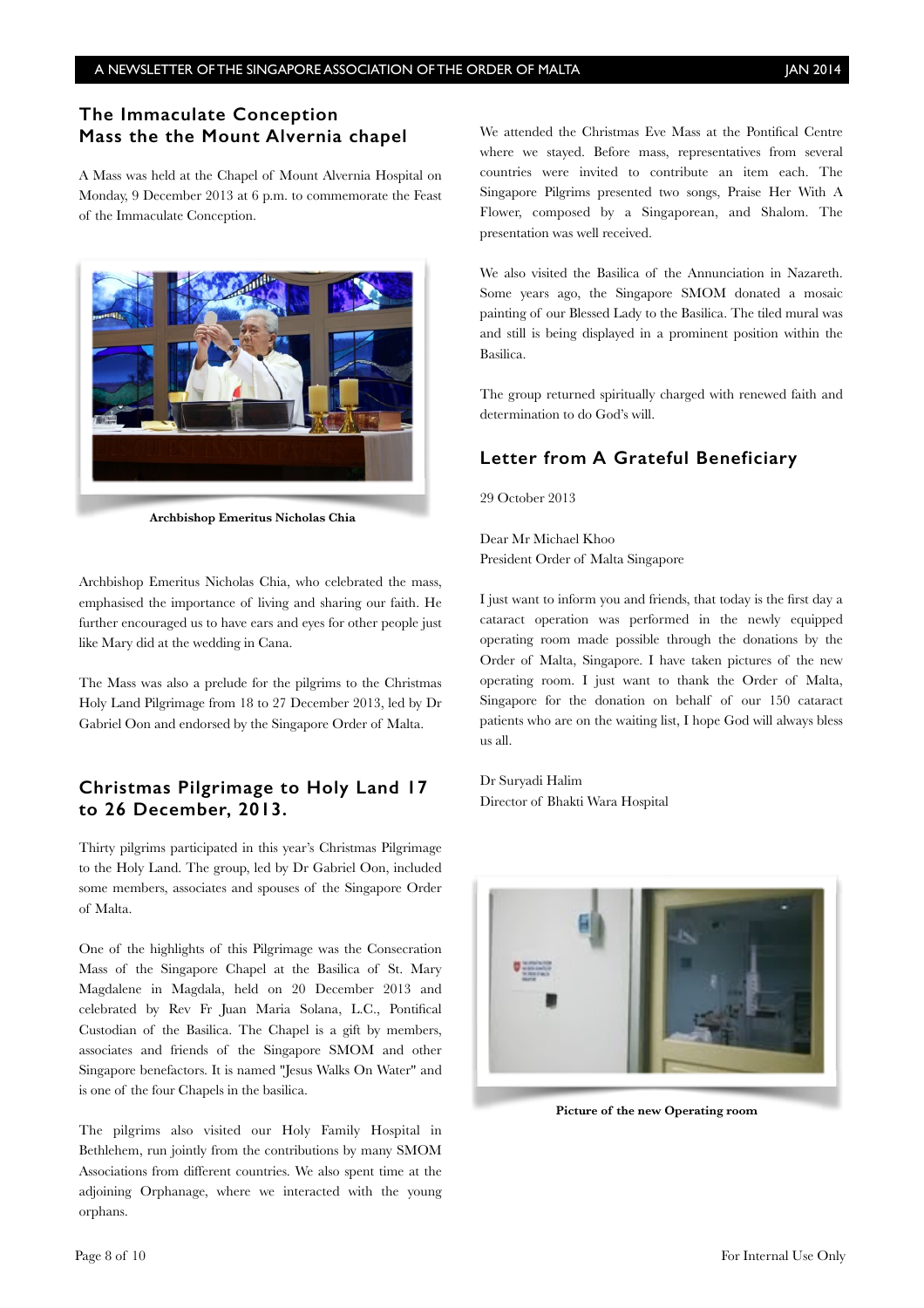## **Interview with Dr. Michael Thio President General International Confederation of the Society of St. Vincent de Paul Paris, France.**

*Edward Low (EL): Michael, you took over the helm of SSVP, a well known UN-NGO and a world wide entity with more than 800,000 members in September 2010, what was then your priorities as elected International President General?*

Michael Thio (MT): My manifesto, which was subsequently endorsed by the International SSVP Board as Strategic Goals, during the tenure of my office is to:

- 1. Enhance the Spiritual formation and development of our members which is fundamental to our Vincentian vocation and mission as we are a Catholic Lay Apostolate organisation involved in the apostolate of charity and humanitarian activities. We must maintain our Vincentian Spirituality in serving Christ in the poor and bear witness to Him through our good works for the greater glory of God.
- 2. Leadership and members formation, training and development to provide for quality and enlightened leaders and members. The quality of an organisation depends on the quality of its people.
- 3. To enhance the internationalisation of the Society, extend to new countries, expand the scope and quality of the Society's services and bring about systemic change in the lives of the poor for them to be self-reliant and self-sufficient wherever possible. The latter will eliminate begging and restore to the poor the dignity of the human person.
- 4. To develop effective communication and to promote better understanding and knowledge of the Society's global works and activities both internally and externally.
- 5. To better focus on Youth and Young Adults active involvement and to render them every opportunity for participation in the growth, leadership and well being of the Society.
- 6. To be involved in greater collaboration with other branches of the Vincentian Family in mutually beneficial projects and programs for the poor.
- 7. Consideration to collaborate with other Catholic and Christian organisations in works of Charity and Justice in the spirit of the Church's ecumenical and inter-faith dialogue and activities.
- 8. Maintain a close and strong relationship with the Hierarchy as one mystical body of Christ in the Church.
- 9. Close adherence to sound governance practice, accountability and transparency of the Society throughout the world.

We are moving ahead well in all the areas as indicated above.

*(EL): With several EU member countries going broke in recent years, will that affect funding and the financial position of SSVP and if so, how does SSVP intend to overcome this set back?*

There has been some effect on our funding position but fortunately this is not significant so as to affect our operations. Praise God.

We are saddened by the economic and financial woes that beset many countries and have caused hardships to people and families. The emerging poor of joblessness, homelessness, addiction, loneliness etc. posed a serious problem. There are many countries that are addressing the plight of more people requiring assistance and the SSVP can only do so much within their humble means. We give whatever we can along with prayer, love and affection. Give them a listening ear with the person to person contact and it will mean so much to them and this is one of the ethos of the Society and because we care we made the difference in their lives.

#### *(EL): In your opinion, what are the root causes of poverty and how can we end extreme poverty in the foreseeable future?*

Political, Economic, Social and Environmental imbalances and irregularities issues contribute to the realm of poverty generally. Poverty has been abound in time in memorial. There is no easy solution. Sadly poverty will continue to exist as there is too much inequalities and disparities currently prevailing in the world. The gap between the "haves" and the "have nots" are widening. It is a very sorrowful but real situation. I have visited many countries and this is a perennial problem and Governments need to be involved and act in a positive and decisive manner to resolve the situation. We do the best we can to alleviate poverty and we must continue to do so to lessen the sufferings of our brothers and sisters.

#### *(EL): You mentioned before, that SSVP is involved in humanitarian work in Syria. Can you tell us some of the challenges your Society is facing in this war torn country?*

Apart from the political upheaval and instability, security and safety of our members and people are problematical. Indiscriminate killing of innocent lives, deaths caused by explosion and cross fire and the continuous infighting that is persisting. We have lost a number of our members. People are fleeing the country and volunteers for our kind of work are decreasing. Too many people and issues to care for and with inadequate resources. This is a great calamity and the civil war has gone on far too long with little solution in sight. We need to continue to pray for God's compassionate love and healing for the people of Syria.